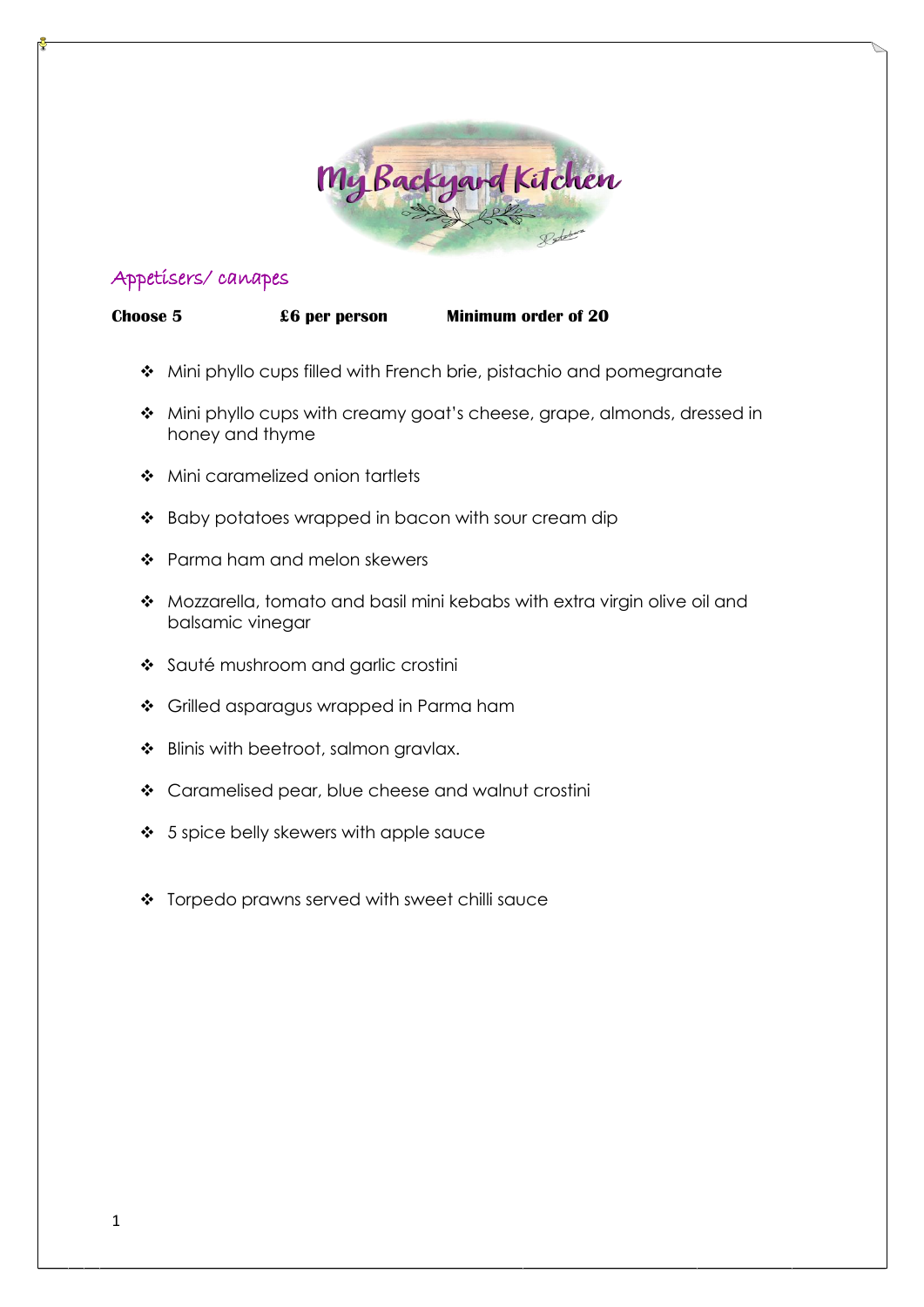

## COLD BUFFET IDEAS

**Prices range from £15-£18 per person for a choice of 3 meat/fish dishes and 4 non meat dishes or salads**

- ❖ Fresh tomato and basil bruschetta
- ❖ Butter bean spread and roasted peppers bruschetta
- Sweet potato, goat's cheese and pumpkin seeds galettes
- ❖ Green pancakes with spinach, green chilies and spring onions served with lime butter
- ❖ Broad beans and goat's cheese pancakes served with sweet chilli dip
- ❖ Selection of mini quiche
- \* Arancini: Sicilian rice balls with meat ragu or spinach
- ❖ Side of Salmon in sweet chilli dressing
- \* Backed, orange-glazed whole gammon
- \* Pollo Milanese: lightly breaded and pan fried chicken breast
- ❖ Lemon, thyme and honey chicken drumstick
- ❖ Marinated chicken skewers with a hint of chilli
- ❖ Beetroot and vodka salmon gravlax served with horseradish cream
- Caponata: Sicilian Aubergine stew seasoned with sweetened vinegar and capers

❖

- ❖ Portobello mushrooms with tomato, spinach and goat's cheese or gorgonzola and walnuts
- \* Roasted peppers or ham and cheese pin wheels

2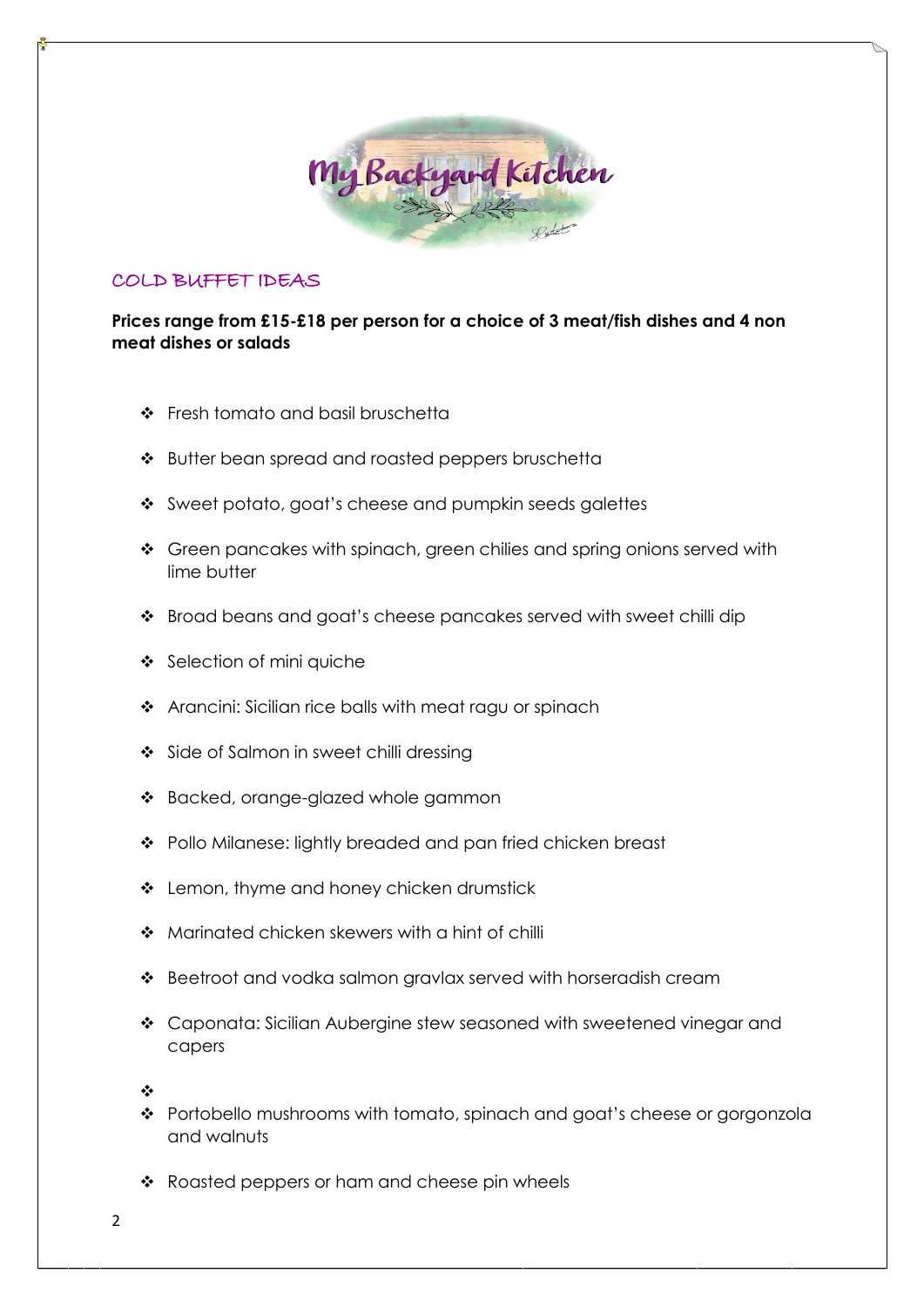- \* Caramelised garlic tart with goat's cheese, rosemary and thyme
- ❖ Cinnamon, chickpea and apricot couscous
- Basmati and wild rice with chickpeas, currants and herbs
- Pesto and chicken pasta
- ❖ Couscous with roasted vegetables

### Salad menu

**£15 per bowl serving 10 -12 people or as addition to hot/cold buffet**

- \* Insalata Caprese: tomatoes, mozzarella and basil
- **\*** Traditional Greek salad
- ◆ Mixed green: gem lettuce, tomato, spring onions, olives, cucumber in extra virgin olive oil and red wine vinegar dressing
- ❖ Fennel, rocket and orange in grainy mustard dressing
- $\div$  Italian rice salad
- ❖ Potato salad with spring onions, radish and cress
- \* Royal potato salad with quail's eggs, petit pois and pine nuts
- ❖ Green beans and mangetout salad with hazelnut in orange dressing
- ❖ Green bean salad with mustard seeds and tarragon
- \* Tabbouleh: barley and herb salad with pomegranate and garlic and cumin
- \* Water cress, peach and feta (seasonal)
- ❖ Tuna Nicoise
- ❖ Chicken Cesar
- Walnut and beetroot
- $\triangleleft$  Red cabbage and apple slaw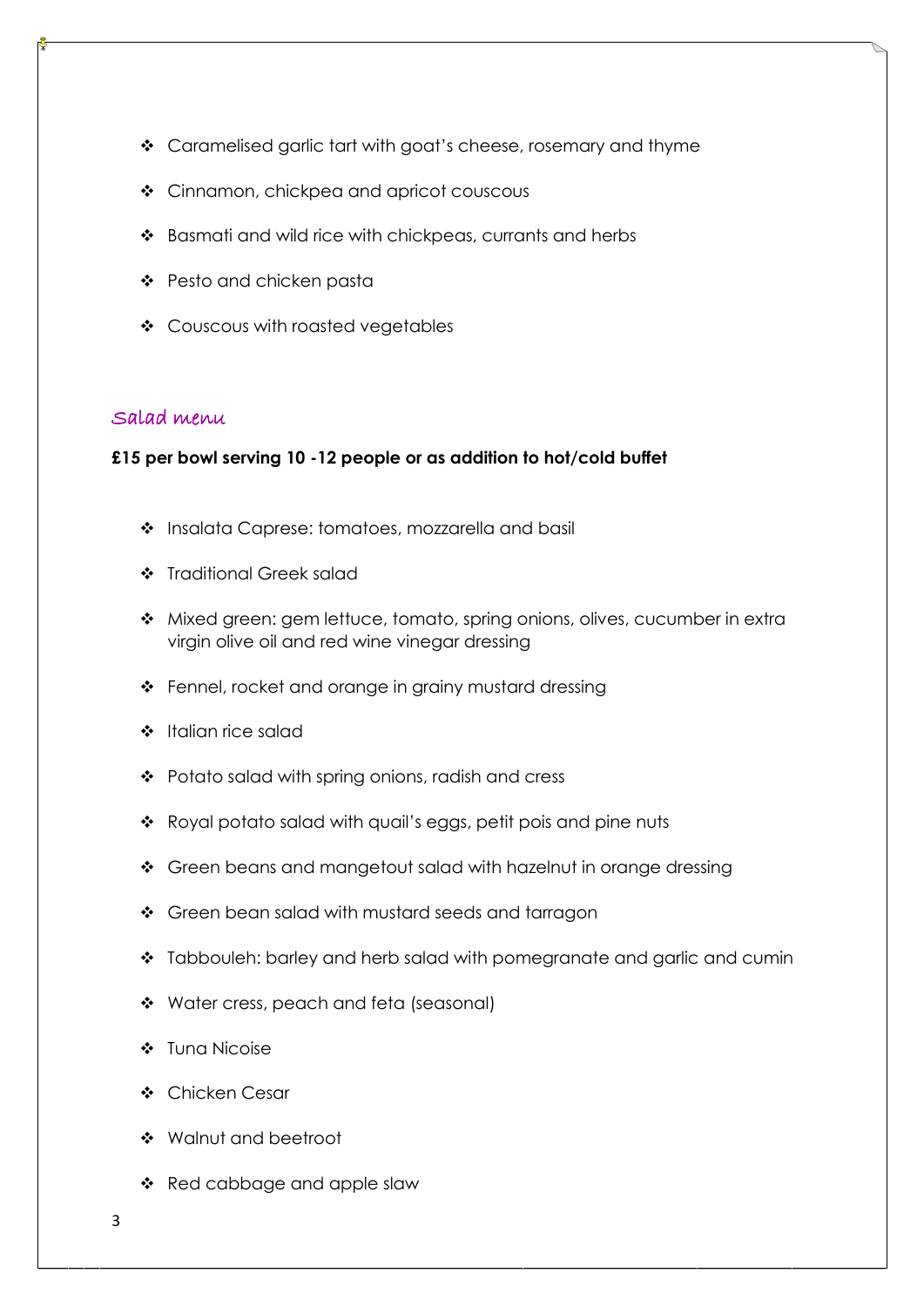- \* Russian salad: diced cooked vegetables, boiled eggs and gherkins in a mayonnaise dressing
- ❖ Broad bean and radish
- \* Roasted peppers and green lentils
- Leek and apple and cabbage slaw
- Celeriac with raisins and walnut
- ❖ Summer pasta salad with fresh tomatoes and cucumber
- \* Avocado, quinoa and broad bean salad
- ◆ Quinoa and grilled sourdough salad
- \* Sweet winter slaw with macadamia nuts, mango, papaya and red chilli
- ❖ Bombay potatoes salad with green peas and mixed seeds
- \* Roasted sweet potato salad with red pepper and pine nuts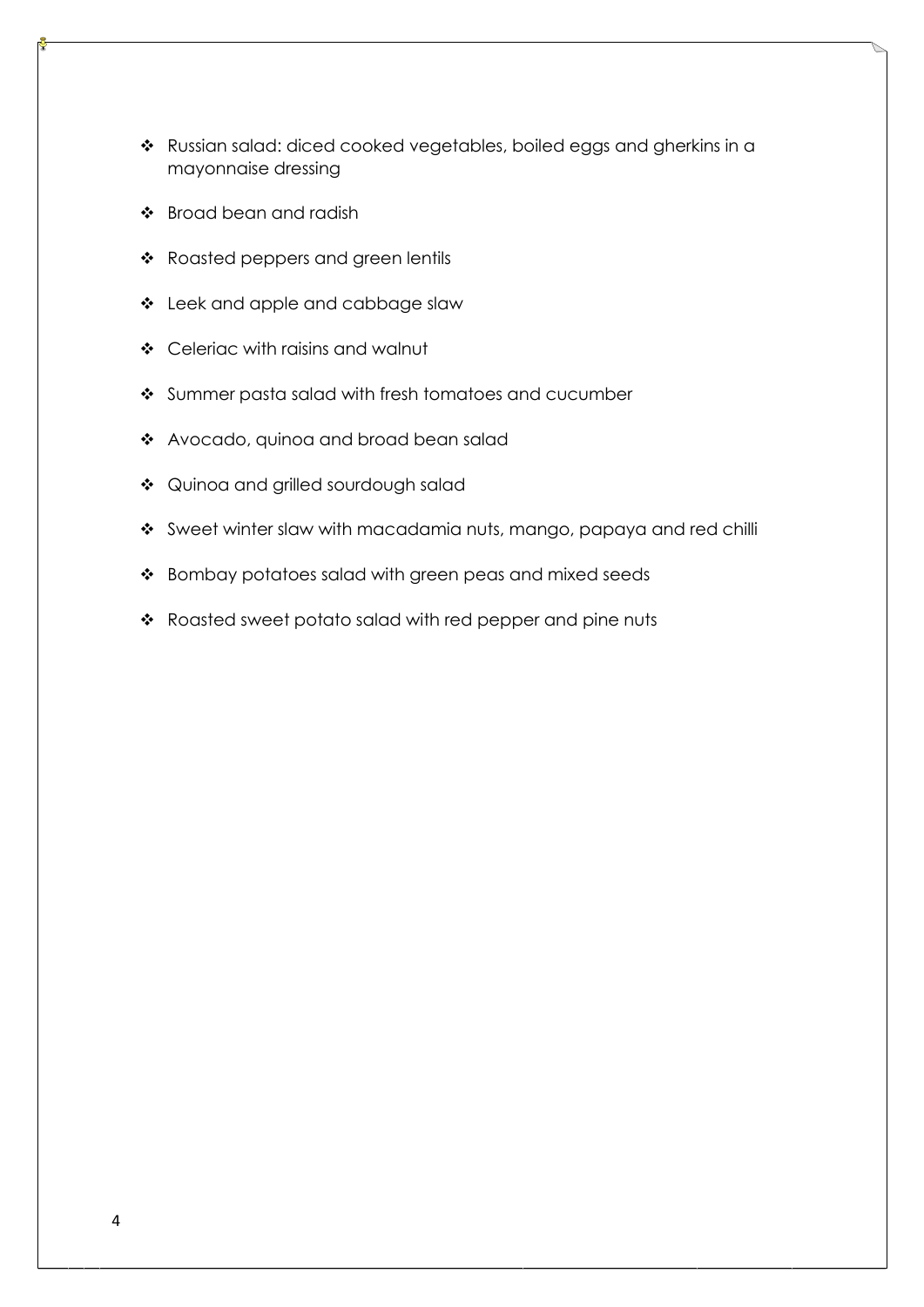

My Backyard Kitchen Boards Perfect for sharing as antipasti or as part of a cold buffet, 1 board is typically prepared to serve 10 **£3.50- £4.50 per person**

- \* Traditional Italian Antipasto misto: selection of cold meats (Parma ham, salami Milano, mortadella, bresaola, prosciutto cotto), olives, mozzarella balls, bread sticks)
- \* Grilled vegetables board: grilled aubergines, courgettes, mushrooms, asparagus, bell peppers, carrots, red onions served in extra virgin olive oil, garlic and balsamic vinegar dressing
- \* Cheese board: just as we love it! Selection of chesses, crackers, grapes and figs (seasonal)
- \* Polish cured meats board: selection of delicious cured meats and sausages Poland is famous for, served with pickled vegetables, pickled wild mushrooms sour dough bread and polish Lard "smalec"
- \* Ploughman's platter: selection of hams and cheese, pork pie, quail eggs, red onion chutney, fresh crudités, coleslaw
- Greek meze platter: marinated chicken skewers, lamb koftas, falafels with tzatziki, feta, fresh crudités, olives, hummus and pita bread
- \* Rocket, Parma ham, goat's cheese and fig platter drizzled with balsamic vinegar and honey (seasonal)
- $\cdot$  Smoked salmon, marinated beetroot slices and radish, garnished with lemon, pea shoots and Marie Rose sauce
- ❖ Fruit platter: bursting with colour fresh fruit selection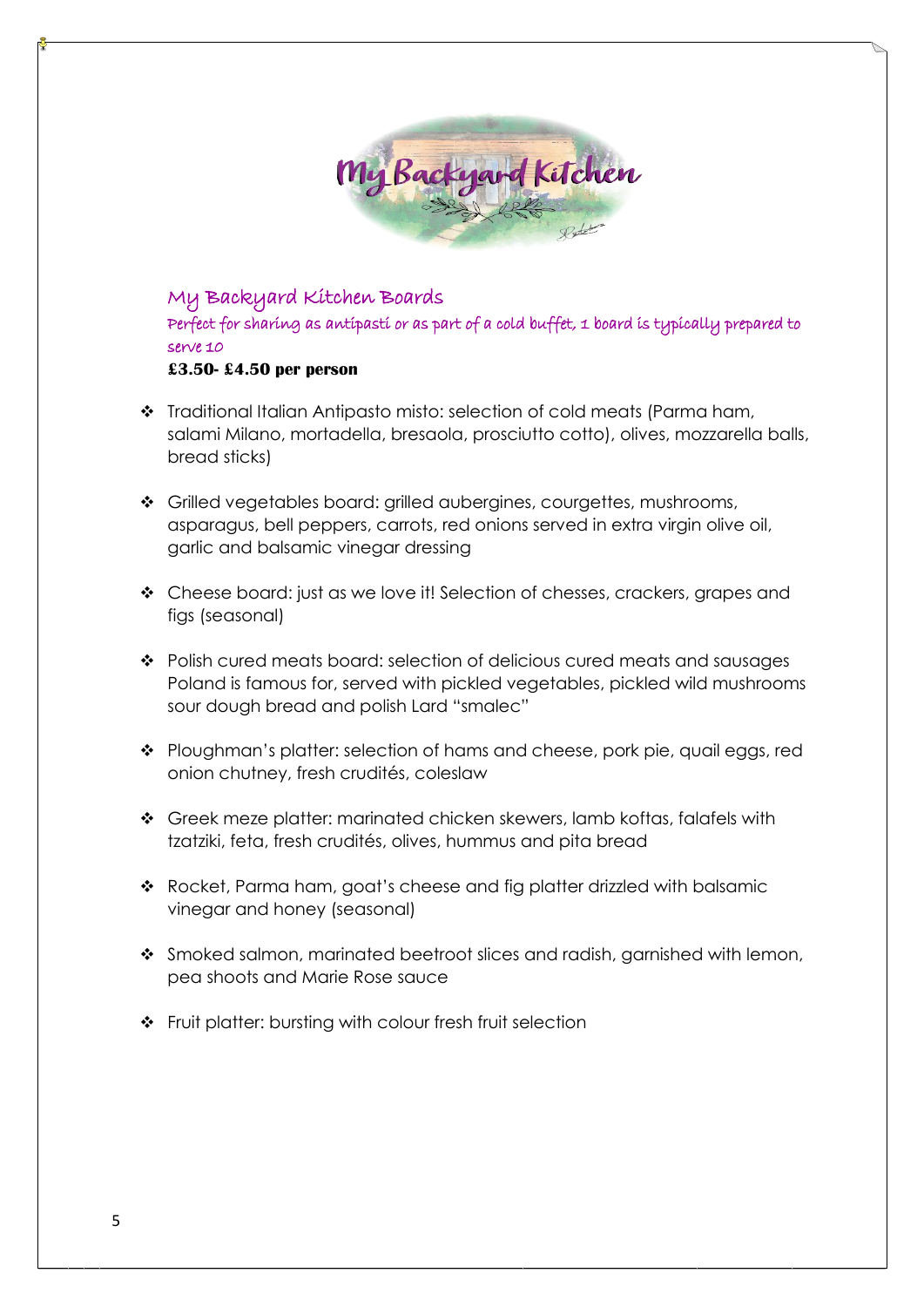

## HOT BUFFET IDEAS

### **Meat: £12 per person with 1 side and 1 salad of your choice**

- Pollo alla Cacciatora: traditional Italian hunters chicken stew in intense tomato and red wine sauce, flavoured with garlic, and rosemary
- Jamaican Jerk Chicken stew with peppers, incredibly reach and smoky and slightly spicy
- \* Hungarian goulash with bell peppers, lardons and plenty of paprika served with crispy potato pancakes
- \* Pulled Pork served with sage and onion stuffing, smoky BBQ sauce and tangy apple sauce
- Chilli con Carne: just the right amount of heat in a rich tomato sauce with red kidney beans and chick peas, accompanied by fresh salsa and guacamole, tortilla chips, grated cheese and sored cream
- Lasagne; mouth-watering, Italian, family favourite, oven baked layers of pasta and meat sauce with béchamel and parmesan cheese topping
- \* Roasted Italian sausage and potato bake with garlic and herbs
- Brazilian one pot rice and chicken, hearty and comforting with a hint of red chilli and tangy lime.
- Cottage pie; family classic, mince beef in rich sauce topped with fluffy mashed potatoes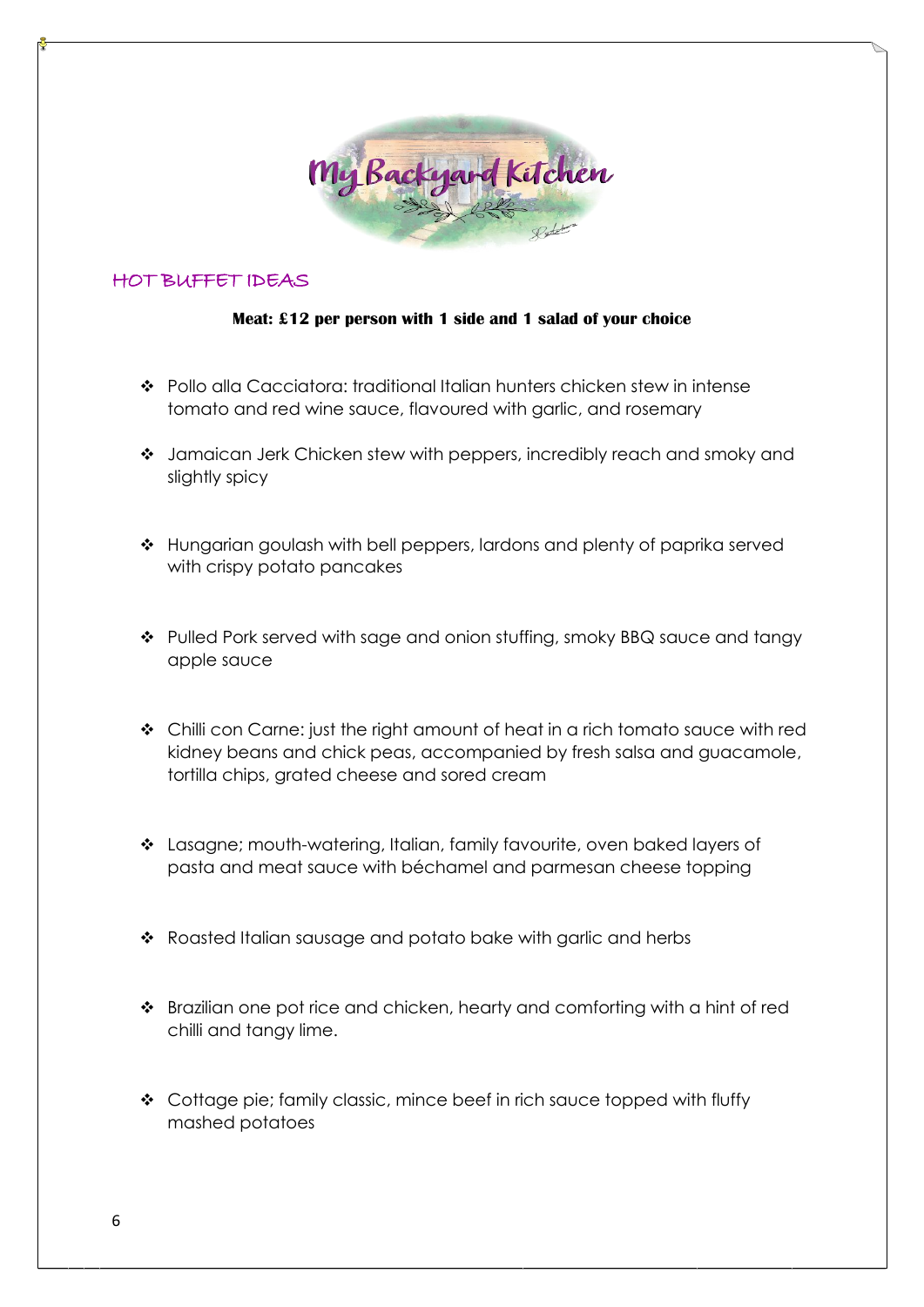- ❖ Pork filet stakes, tenderised and slowly stewed in onion gravy
- ❖ Italian sausage and chorizo and butter bean tomato ragu with paprika and thyme

#### **Prime meat dishes: £15 per person**

- Beef Bourguignon: Beef stew with mushrooms and shallots in red burgundy gravy
- Lamb stew with baby potatoes, green broad beans, unforgettably delicious, melt in your mouth lamb neck fillet in light gravy
- Slowly roasted lamb shoulder with peas, broad beans and gem lettuce

#### **Fish:**

- ❖ Fishermen's pie
- ❖ Cod filets in rich tomato sauce with black olives and capers

#### **Vegetarian dishes: £8 per person**

- Fully loaded ratatouille
- Chick Pea, courgette and coconut curry
- Letcho: Hungarian pepper casserole
- Tomato and mozzarella pasta bake
- ❖ Bulghar pilaf with onions, peppers and currants
- \* Multi- vegetable paella
- Parmigiana: layers of aubergine, tomato, mozzarella and parmesan
- ❖ Spinach and riccotta Cannelloni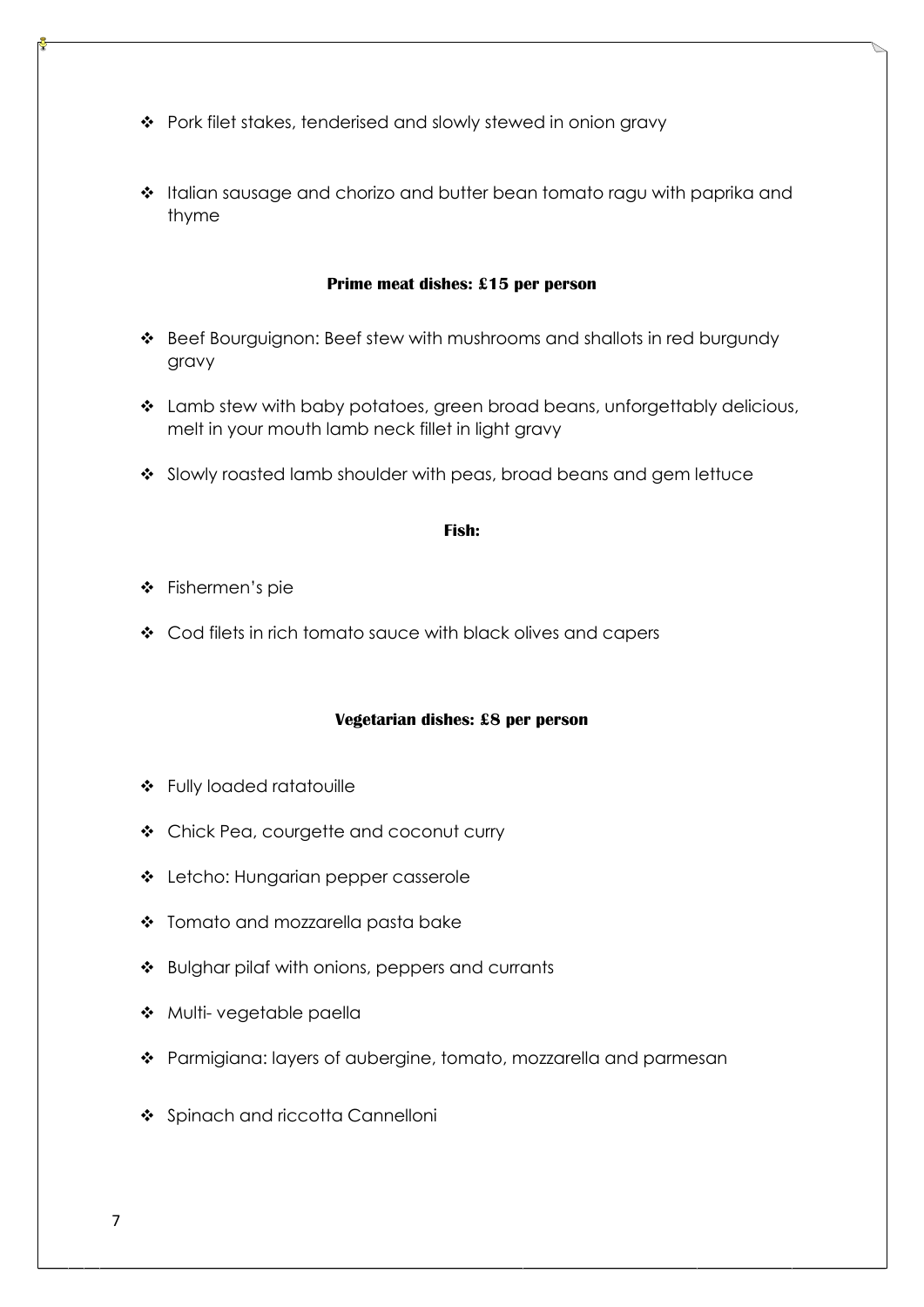#### **Vegetables:**

- \* Roasted vegetables
- Braised red cabbage
- \* Garden peas with garlic and pancetta (pancetta can be replaced with flaked almonds)
- \* Peperonata: slowly stewed peppers with garlic, basil and tomato, served hot or cold

#### **Sides:**

- \* Selection of delicious crusty breads: perfect simple accompaniment for many dishes
- \* Baby potatoes roasted with garlic and herbs
- Long grain rice, perfect for chilli of ratatouille
- ❖ Buttered baby potatoes with mint, tarragon and chives
- Boulangere potatoes
- Pilaf rice
- Coconut rice
- ❖ Spicy potato wedges
- Creamy mustard mash